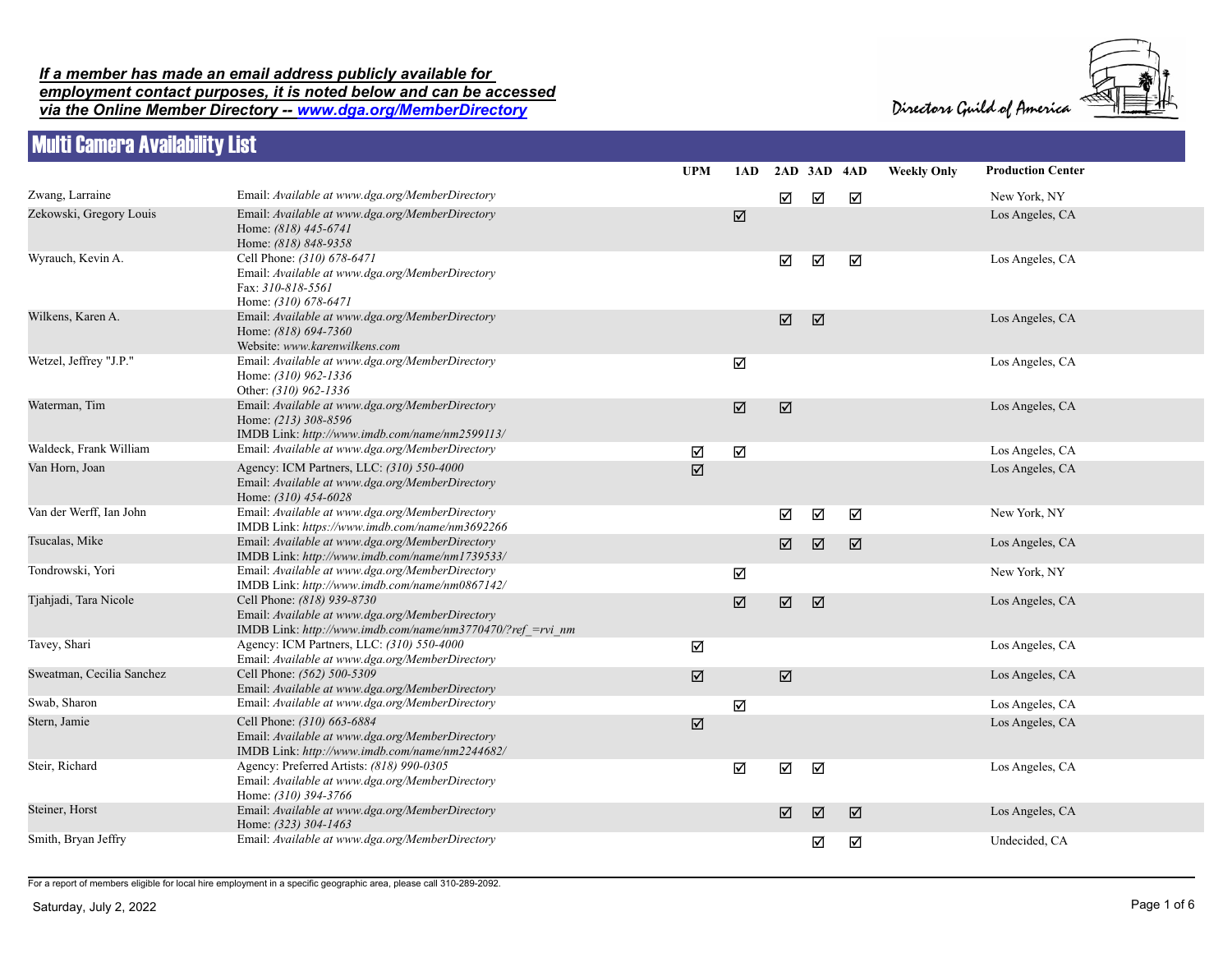| Available as of: 7/4/22     |                                                                                                                                                                                              |   |                       |                      |                       |   |                       |                 |  |
|-----------------------------|----------------------------------------------------------------------------------------------------------------------------------------------------------------------------------------------|---|-----------------------|----------------------|-----------------------|---|-----------------------|-----------------|--|
| Sherwood, Kim               | Email: Available at www.dga.org/MemberDirectory                                                                                                                                              | ☑ |                       |                      |                       |   |                       | Los Angeles, CA |  |
| Schroer, Robert D.          | Email: Available at www.dga.org/MemberDirectory<br>Home: (310) 850-0977<br>Home: (818) 912-6423                                                                                              |   | ☑                     |                      |                       |   |                       | Los Angeles, CA |  |
| Schlichting, Paul F.        | Email: Available at www.dga.org/MemberDirectory<br>IMDB Link: http://www.imdb.com/name/nm0772333/<br>Personal Business: (310) 792-2952<br>Website: http://www.pfsproductions.com             |   |                       | ☑                    | ☑                     | ☑ |                       | Los Angeles, CA |  |
| Samhat, Adeeb Kamal         | Email: Available at www.dga.org/MemberDirectory                                                                                                                                              |   |                       | ☑                    | ☑                     | ☑ |                       | Los Angeles, CA |  |
| Sales, Gary                 | Email: Available at www.dga.org/MemberDirectory<br>IMDB Link: http://www.imdb.com/name/nm0758111/                                                                                            |   | ☑                     |                      |                       |   | $\boxed{\mathcal{N}}$ | New York, NY    |  |
| Rummerfield, Dana           | Cell Phone: (310) 795-0090<br>Email: Available at www.dga.org/MemberDirectory                                                                                                                |   |                       | ☑                    | ☑                     | ☑ |                       | Los Angeles, CA |  |
| Rosser, Richard             | Cell Phone: (818) 404-1642<br>Email: Available at www.dga.org/MemberDirectory<br>Home: (818) 404-1642<br>IMDB Link: http://www.imdb.com/name/nm0006930/?ref_=fn_al_nm_1                      |   | ☑                     |                      |                       |   |                       | Los Angeles, CA |  |
| Rosentreter, Ellen M.       | Email: Available at www.dga.org/MemberDirectory<br>Home: (323) 447-4344<br>IMDB Link: http://www.imdb.com/name/nm0742838<br>Other: (323) 447-4344<br>Website: http://www.facebook.com/etrets |   |                       | ☑                    | ☑                     | ☑ |                       | Los Angeles, CA |  |
| Rodriguez, Molly Robin      | Email: Available at www.dga.org/MemberDirectory<br>Home: (323) 333-8559                                                                                                                      |   |                       | ☑                    | ☑                     | ☑ |                       | Los Angeles, CA |  |
| Roberts, Eric W.            | Email: Available at www.dga.org/MemberDirectory<br>Home: (312) 520-3815<br>IMDB Link: https://www.imdb.com/name/nm3552515/<br>Website: https://shiftworkblog.com                             |   | ☑                     | ☑                    | ☑                     | ☑ |                       | Los Angeles, CA |  |
| Riley, Bob                  | Email: Available at www.dga.org/MemberDirectory<br>Home: (323) 395-9069                                                                                                                      |   | ☑                     | $\boxed{\mathbf{M}}$ | ☑                     |   |                       | Los Angeles, CA |  |
| Potthast, Cynthia A.        | Cell Phone: (818) 359-1100<br>Email: Available at www.dga.org/MemberDirectory<br>Home: (323) 653-9801<br>Home: (818) 359-1100                                                                |   | ☑                     |                      |                       |   |                       | Los Angeles, CA |  |
| Ponzio, Carla Rose          | Email: Available at www.dga.org/MemberDirectory<br>Home: (213) 716-3194<br>IMDB Link: http://www.imdb.com/name/nm0690750/                                                                    |   |                       | ☑                    | ☑                     | ☑ |                       | Los Angeles, CA |  |
| Phipps, Jacki               | Cell Phone: (917) 749-0412<br>Email: Available at www.dga.org/MemberDirectory<br>Employment: (212) 358-1828<br>Employment: (917) 749-0412<br>IMDB Link: https://www.imdb.com/name/nm0681026/ |   |                       | ☑                    | ☑                     | ☑ |                       | New York, NY    |  |
| Pesante, Athena Leah        | Email: Available at www.dga.org/MemberDirectory<br>IMDB Link: https://www.imdb.com/name/nm0675840/?ref =nv sr 1?ref =nv sr 1                                                                 |   |                       | ☑                    | ☑                     |   |                       | Los Angeles, CA |  |
| Peltz, Ilyssa               | Cell Phone: (216) 262-8852                                                                                                                                                                   |   |                       | ☑                    | ☑                     | ☑ |                       | Los Angeles, CA |  |
| Payton, Joseph H.           | Email: Available at www.dga.org/MemberDirectory<br>Home: (213) 952-4359                                                                                                                      |   | $\boxed{\mathcal{A}}$ | $\boxed{\mathbb{Z}}$ | ☑                     | ☑ |                       | Los Angeles, CA |  |
| Papazian Jr., Robert A.     | Employment: (310) 849-0596<br>Home: (310) 641-6361<br>Home: (310) 849-0596                                                                                                                   |   | ☑                     |                      |                       |   |                       | Los Angeles, CA |  |
| Pagnotta, Frankie Francesca | Email: Available at www.dga.org/MemberDirectory<br>Home: (818) 497-4455<br>Other: (818) 497-4455                                                                                             |   |                       |                      | $\boxed{\mathcal{N}}$ |   |                       | Los Angeles, CA |  |
|                             |                                                                                                                                                                                              |   |                       |                      |                       |   |                       |                 |  |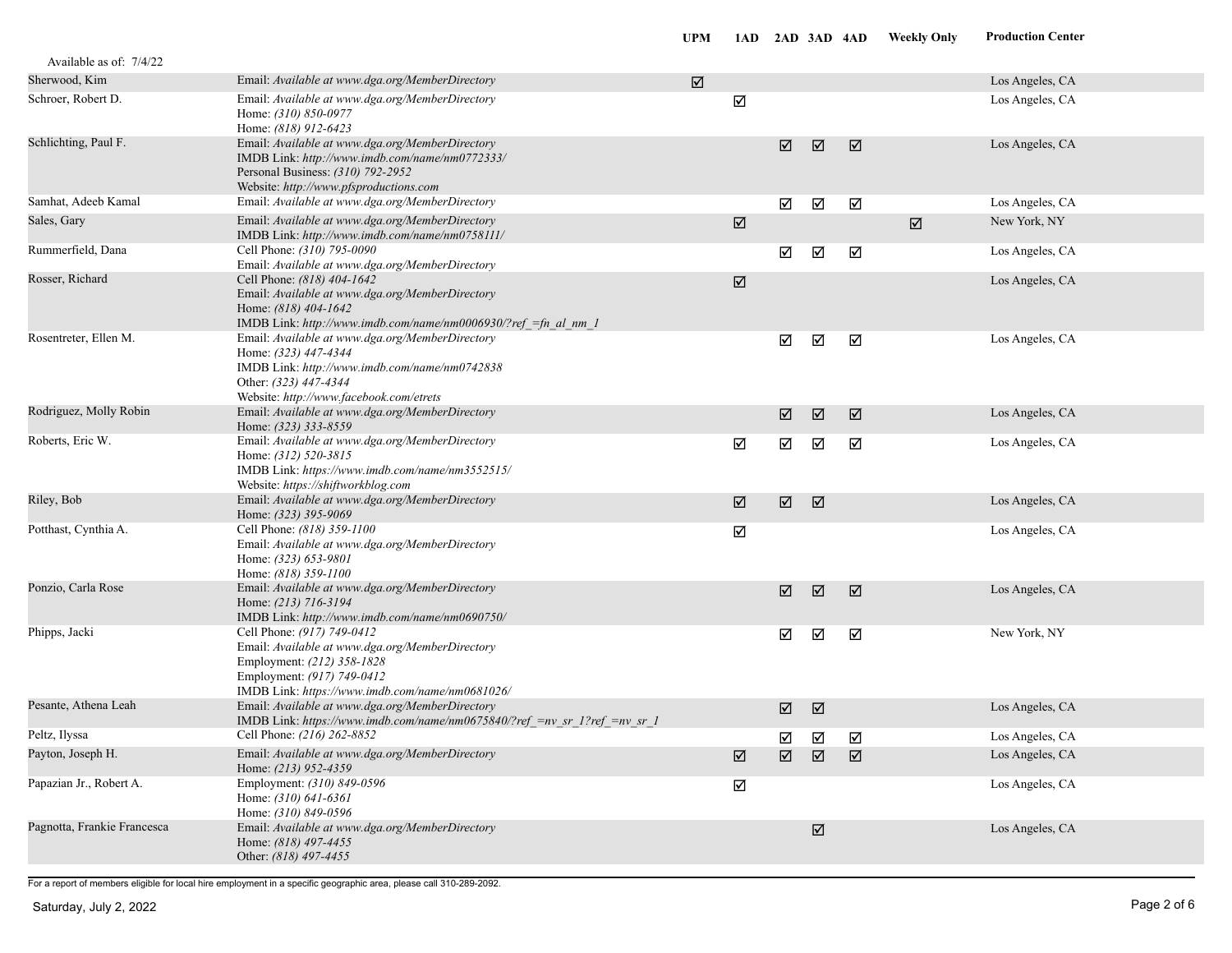|                          |                                                                                                                                                                                                                                                 | <b>UPM</b> |                      | 1AD 2AD 3AD 4AD      |   |                      | <b>Weekly Only</b> | <b>Production Center</b> |
|--------------------------|-------------------------------------------------------------------------------------------------------------------------------------------------------------------------------------------------------------------------------------------------|------------|----------------------|----------------------|---|----------------------|--------------------|--------------------------|
| Ornstein, Ken            | Agent: (310) 550-4000<br>Email: Available at www.dga.org/MemberDirectory                                                                                                                                                                        | ☑          |                      |                      |   |                      |                    | Los Angeles, CA          |
| O'Connell, John M.       | Email: Available at www.dga.org/MemberDirectory<br>Home: $(201)$ 410-0118<br>Home: (201) 567-6279                                                                                                                                               |            | $\boxed{\mathsf{M}}$ | $\boxed{\mathsf{N}}$ | ☑ | ☑                    |                    | New York, NY             |
| Noyd, Eric               | Cell Phone: (323) 251-5167<br>IMDB Link: https://www.imdb.com/name/nm2332178/?ref =nv sr srsg 0                                                                                                                                                 |            |                      |                      | ☑ | ☑                    |                    | Los Angeles, CA          |
| Nawabi, Kathy            | Cell Phone: (818) 359-3695<br>Email: Available at www.dga.org/MemberDirectory<br>Home: (818) 359-3695<br>Home: (818) 824-3855                                                                                                                   | ☑          |                      |                      |   |                      |                    | Los Angeles, CA          |
| Murphy, Nate             | Email: Available at www.dga.org/MemberDirectory<br>Home: (818) 400-5958                                                                                                                                                                         |            |                      | ☑                    | ☑ | ☑                    |                    | Los Angeles, CA          |
| Moutran, Greg            | Email: Available at www.dga.org/MemberDirectory<br>IMDB Link: http://www.imdb.com/name/nm1866770/<br>Website: https://www.linkedin.com/profile/public-profile-settings?trk=prof-edit-edit-<br>public profile                                    |            |                      | $\boxed{\mathbf{N}}$ | ☑ | $\boxed{\mathbf{M}}$ |                    | Los Angeles, CA          |
| Moore, Kevin             | Cell Phone: (917) 647-0870<br>Email: Available at www.dga.org/MemberDirectory<br>Home: (212) 982-6974<br>Home: (917) 647-0870<br>IMDB Link: http://www.imdb.com/name/nm0601474/<br>Website: https://www.linkedin.com/in/kevin-moore-dga-1st-ad/ |            | ☑                    |                      |   |                      |                    | New York, NY             |
| Moore, Joe               | Cell Phone: (818) 917-3380<br>Email: Available at www.dga.org/MemberDirectory<br>Home: (818) 591-7730<br>Home: (818) 917-3380<br>IMDB Link: http://pro.imdb.com/name/nm0601423/<br>Website: http://www.linkedin.com/in/inthbiz                  |            | $\boxed{\mathbf{Z}}$ |                      |   |                      |                    | Los Angeles, CA          |
| Melick, John T.          | Email: Available at www.dga.org/MemberDirectory<br>Home: (818) 634-2147<br>Home: (818) 894-9517<br>IMDB Link: http://www.imdb.com/name/nm0577725/?ref =nv sr 1                                                                                  |            |                      | ☑                    |   |                      |                    | Los Angeles, CA          |
| McNinch, Adam            | Cell Phone: (424) 645-9939<br>Email: Available at www.dga.org/MemberDirectory<br>Home: (424) 645-9939                                                                                                                                           |            |                      | ☑                    | ☑ | ☑                    |                    | Los Angeles, CA          |
| Matalon, Adam            | Email: Available at www.dga.org/MemberDirectory<br>Home: $(310)$ 424-5951<br>Home: (310) 701-1173<br>IMDB Link: http://www.imdb.com/name/nm0558058/<br>Personal Business: (310) 424-5951<br>Website: http://www.adammatalon.com                 |            | ☑                    |                      |   |                      |                    | Los Angeles, CA          |
| Mastracchi Manes, Enrico | Agency: United Talent Agency: (310) 273-6700<br>Cell Phone: +1-424.236.1246<br>Email: Available at www.dga.org/MemberDirectory<br>Home: $+1-424.236.1246$                                                                                       |            | ☑                    |                      |   |                      |                    | Los Angeles, CA          |
| Mandel, Fred             | Cell Phone: (818) 437-3048<br>Email: Available at www.dga.org/MemberDirectory<br>Home: (818) 437-3048                                                                                                                                           |            |                      | $\Delta$             |   |                      |                    | Los Angeles, CA          |
| Malone, Michael H.       | Email: Available at www.dga.org/MemberDirectory<br>Home: (213) 842-1066                                                                                                                                                                         |            | $\boxed{\mathsf{N}}$ |                      |   |                      |                    | Los Angeles, CA          |
| Malik, Ariana            | Cell Phone: (646) 207-4135<br>Email: Available at www.dga.org/MemberDirectory<br>IMDB Link: https://www.imdb.com/name/nm2452594/?ref =fn al nm 1                                                                                                |            | ☑                    |                      |   |                      |                    | Los Angeles, CA          |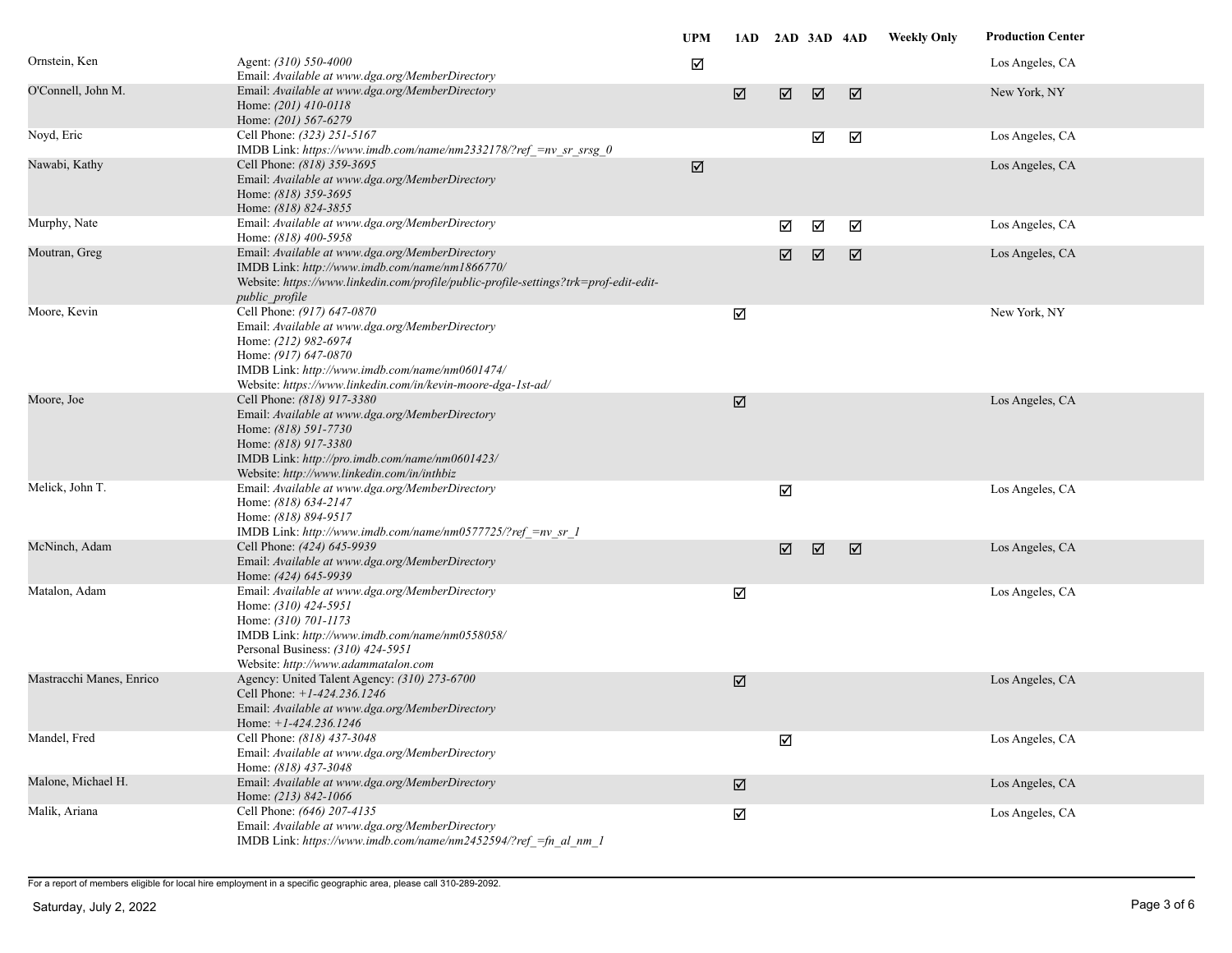|                             |                                                                                                                                                                                                           | <b>UPM</b> |   | 1AD 2AD 3AD 4AD       |   |   | <b>Weekly Only</b> | <b>Production Center</b> |
|-----------------------------|-----------------------------------------------------------------------------------------------------------------------------------------------------------------------------------------------------------|------------|---|-----------------------|---|---|--------------------|--------------------------|
| Mahmood, Rusty              | Email: Available at www.dga.org/MemberDirectory<br>Home: (323) 919-3167                                                                                                                                   |            | ☑ |                       |   |   |                    | Los Angeles, CA          |
| Lyon, Lance                 | Cell Phone: (818) 929-7742<br>Email: Available at www.dga.org/MemberDirectory<br>Home: (818) 929-7742<br>Personal Business: (818) 929-7742                                                                |            |   |                       | ☑ | ☑ |                    | Los Angeles, CA          |
| Lynn, Laura H.              | Email: Available at www.dga.org/MemberDirectory<br>Home: (310) 990-5907<br>IMDB Link: http://www.imdb.com/name/nm0528744/                                                                                 | ☑          |   |                       |   |   |                    | Los Angeles, CA          |
| Ludwigova, Jana             | Cell Phone: (323) 286-5680<br>Email: Available at www.dga.org/MemberDirectory<br>Home: (323) 286-5680<br>Home: (323) 663-2537                                                                             |            |   | ☑                     | ☑ | ☑ |                    | Los Angeles, CA          |
| Lowrie, Jo Ann N.           | Email: Available at www.dga.org/MemberDirectory                                                                                                                                                           |            |   | ☑                     | ☑ |   |                    | Los Angeles, CA          |
| Lorio, Kevin B.             | Cell Phone: (225) 721-0509<br>Email: Available at www.dga.org/MemberDirectory<br>IMDB Link: https://www.imdb.com/name/nm1959019                                                                           |            |   |                       | ☑ | ☑ |                    | Undecided, CA            |
| Lasser, Liza                | Cell Phone: (415) 412-9774<br>Email: Available at www.dga.org/MemberDirectory<br>Home: (415) 412-9774<br>IMDB Link: http://www.imdb.com/name/nm7831393/<br>Website: http://www.linkedin.com/in/lizalasser |            |   | $\boxed{\mathcal{N}}$ | ☑ |   |                    | New York, NY             |
| Lampert, Jeffrey            | Agency: Agency for the Performing Arts, Inc.: (310) 888-4200                                                                                                                                              | ☑          |   |                       |   |   |                    | Los Angeles, CA          |
| Lamkin, Dan                 | Cell Phone: (773) 501-8331<br>Email: Available at www.dga.org/MemberDirectory<br>IMDB Link: https://www.imdb.com/name/nm2965926/<br>Website: https://www.danlamkin.com                                    |            |   | $\boxed{\mathcal{N}}$ |   |   |                    | Los Angeles, CA          |
| Kaye, Jean M.               | Email: Available at www.dga.org/MemberDirectory<br>Home: (310) 990-0700                                                                                                                                   | ☑          | ☑ |                       |   |   |                    | Los Angeles, CA          |
| Jutras, Hilarie             | Cell Phone: (781) 570-6609<br>Email: Available at www.dga.org/MemberDirectory<br>Home: (781) 570-6609<br>IMDB Link: http://www.imdb.com/name/nm0433271/?licb=0.49681286164559424                          |            |   | $\boxed{\mathsf{M}}$  | ☑ | ☑ |                    | Los Angeles, CA          |
| Johnson, Esther Elise       | Cell Phone: (731) 443-0209<br>Email: Available at www.dga.org/MemberDirectory<br>Home: (731) 443-0209<br>IMDB Link: http://www.imdb.com/name/nm2758527/?nmdp=1&                                           |            | ☑ |                       |   |   |                    | Los Angeles, CA          |
| Isabeau, Jean-Valery "John" | Cell Phone: (323) 356-8944<br>Email: Available at www.dga.org/MemberDirectory<br>Home: (323) 356-8944<br>Home: (702) 501-1871<br>IMDB Link: http://www.imdb.com/name/nm0410603/                           | ☑          | ☑ |                       |   |   |                    | Los Angeles, CA          |
| Humaideh, Aiman             |                                                                                                                                                                                                           |            | ☑ |                       |   |   |                    | Los Angeles, CA          |
| Holmes, Rayniece            | Email: Available at www.dga.org/MemberDirectory<br>Home: (914) 826-5836<br>IMDB Link: https://www.imdb.com/name/nm1454697/?ref =nv sr 1                                                                   |            |   | ☑                     | ☑ | ☑ |                    | Los Angeles, CA          |
| Hickey, Vanessa             | Employment: (618) 322-2760<br>Home: (618) 322-2760<br>IMDB Link: http://www.imdb.com/name/nm2315131/                                                                                                      |            |   | ☑                     |   |   |                    | Undecided, CA            |
| Hailey Daniels, Alicia      | Email: Available at www.dga.org/MemberDirectory<br>Home: (818) 276-6647<br>Home: (860) 987-9806<br>IMDB Link: http://www.imdb.com/name/nm2485029/?ref = fn al nm 1<br>Phone: 860.987.9806                 | ☑          | ☑ | $\boxed{\mathbf{M}}$  | ☑ |   |                    | Los Angeles, CA          |
|                             |                                                                                                                                                                                                           |            |   |                       |   |   |                    |                          |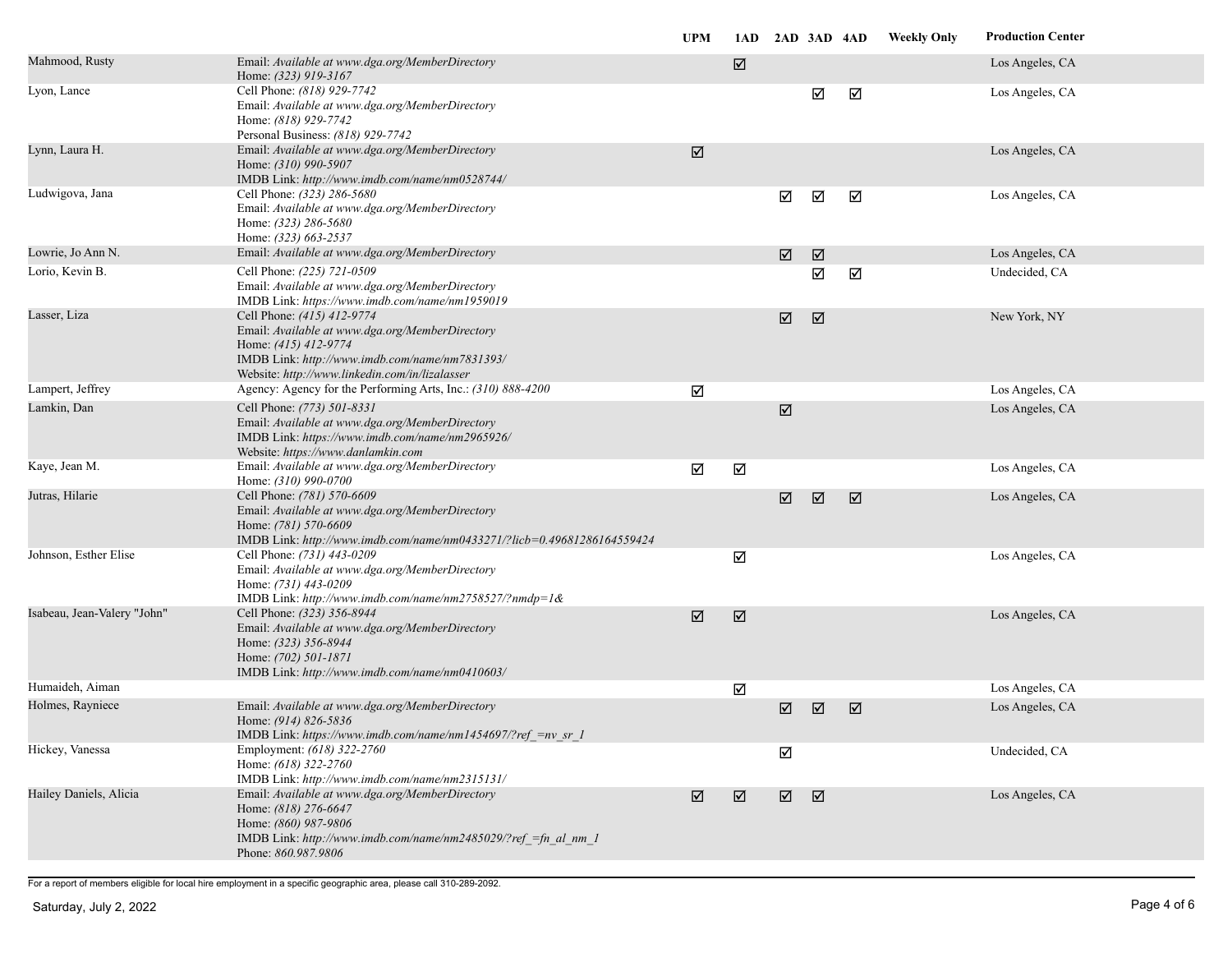|                          |                                                                                                                                                                           | <b>UPM</b> | 1AD                   |                      | 2AD 3AD 4AD |                      | <b>Weekly Only</b> | <b>Production Center</b> |
|--------------------------|---------------------------------------------------------------------------------------------------------------------------------------------------------------------------|------------|-----------------------|----------------------|-------------|----------------------|--------------------|--------------------------|
| Greaney Donovan, Deborah | Cell Phone: 818/497-5556<br>Email: Available at www.dga.org/MemberDirectory<br>Home: (818) 497-5556<br>IMDB Link: http://www.imdb.com/name/nm1145402/                     |            | ☑                     | ☑                    | ☑           |                      |                    | Los Angeles, CA          |
| Goeres, Bryan            | Cell Phone: (661) 803-3664<br>Email: Available at www.dga.org/MemberDirectory<br>IMDB Link: http://www.imdb.com/name/nm0324426/                                           |            | $\boxed{\mathcal{S}}$ |                      |             |                      |                    | Los Angeles, CA          |
| Glasser, John Richard    | Cell Phone: (310) 871-0698<br>Email: Available at www.dga.org/MemberDirectory<br>Home: (310) 871-0698<br>Other: (310) 871-0698                                            |            | ☑                     |                      |             |                      |                    | Los Angeles, CA          |
| Gershman, Richard E.     | Email: Available at www.dga.org/MemberDirectory<br>Home: (818) 635-2119<br>Other: (818) 635-2119                                                                          |            | $\boxed{\mathbf{Z}}$  |                      |             |                      |                    | Los Angeles, CA          |
| Gangl, Ryan John         | Cell Phone: (323) 559-4230<br>Email: Available at www.dga.org/MemberDirectory<br>Website: welcomeaboardproductions.com                                                    |            |                       | ☑                    | ☑           | ☑                    |                    | Los Angeles, CA          |
| Frank, Jill              | Cell Phone: (310) 980-4410<br>Email: Available at www.dga.org/MemberDirectory<br>Home: $(310)$ 398-3105<br>Home: (310) 980-4410                                           | ☑          | $\boxed{\mathsf{N}}$  | $\boxed{\mathbf{N}}$ | ☑           |                      |                    | Los Angeles, CA          |
| Fong, Brian T.           | Email: Available at www.dga.org/MemberDirectory<br>Other: (818) 995-6441                                                                                                  |            |                       | ☑                    | ☑           | ☑                    |                    | Los Angeles, CA          |
| Fisher, Ronni            | Cell Phone: (310) 344-7649<br>Email: Available at www.dga.org/MemberDirectory<br>Home: (310) 822-3773                                                                     |            |                       |                      | ☑           | ☑                    |                    | Los Angeles, CA          |
| Fisher, Cara McCastlain  | Email: Available at www.dga.org/MemberDirectory<br>Home: (818) 203-6335                                                                                                   | ☑          |                       |                      |             |                      |                    | Los Angeles, CA          |
| Fishburne, Lem G         | Email: Available at www.dga.org/MemberDirectory                                                                                                                           |            |                       | $\boxed{\mathbf{N}}$ | ☑           | $\boxed{\mathsf{N}}$ |                    | New York, NY             |
| Fiore, Nick              | Cell Phone: (720) 234-4084<br>Email: Available at www.dga.org/MemberDirectory                                                                                             |            |                       |                      |             | ☑                    |                    | Los Angeles, CA          |
| Falvey, Francis X.       | Email: Available at www.dga.org/MemberDirectory<br>Home: (407) 870-0108<br>Home: (407) 973-2168                                                                           | ☑          | $\boxed{\triangle}$   |                      |             |                      |                    | Los Angeles, CA          |
| Ehrlich, Jodi            | Email: Available at www.dga.org/MemberDirectory<br>Personal Business: (323) 462-3456                                                                                      | ☑          | ☑                     |                      |             | ☑                    |                    | Los Angeles, CA          |
| Dister, Michael          | Email: Available at www.dga.org/MemberDirectory<br>Home: (347) 369-7683<br>Home: (718) 933-1303<br>Personal Business: (347) 369-7683<br>Personal Business: (440) 835-0027 |            |                       | ☑                    | ☑           | $\boxed{\mathbf{N}}$ |                    | New York, NY             |
| DenDanto, Cassandra I.   | Email: Available at www.dga.org/MemberDirectory                                                                                                                           |            |                       |                      | ☑           | $\Delta$             |                    | Los Angeles, CA          |
| Courtney, Mary J.        | Email: Available at www.dga.org/MemberDirectory<br>Home: (818) 430-1907                                                                                                   | ☑          |                       |                      |             |                      |                    | Los Angeles, CA          |
| Corring, Doug            | Home: (310) 213-0569                                                                                                                                                      | ☑          | ☑                     | ☑                    | ☑           | ☑                    |                    | Los Angeles, CA          |
| Cooper, Ken              | Cell Phone: (818) 200-5829<br>Email: Available at www.dga.org/MemberDirectory                                                                                             |            |                       | ☑                    | ☑           | ☑                    |                    | Los Angeles, CA          |
| Clark, Jason M           | Email: Available at www.dga.org/MemberDirectory                                                                                                                           |            |                       |                      | ☑           | ☑                    |                    | Los Angeles, CA          |
| Chu, Lisa                | Email: Available at www.dga.org/MemberDirectory                                                                                                                           |            |                       | ☑                    | ☑           | $\boxtimes$          |                    | Los Angeles, CA          |
| Carpenter, Susan L.      | Cell Phone: (323) 216-6335                                                                                                                                                |            | ☑                     |                      |             |                      |                    | Los Angeles, CA          |
| Carey, Tony              | Email: Available at www.dga.org/MemberDirectory<br>Home: (310) 617-6188<br>IMDB Link: http://www.imdb.com/name/nm1814693/?ref =fn al nm 1                                 | ☑          |                       |                      |             |                      |                    | Los Angeles, CA          |